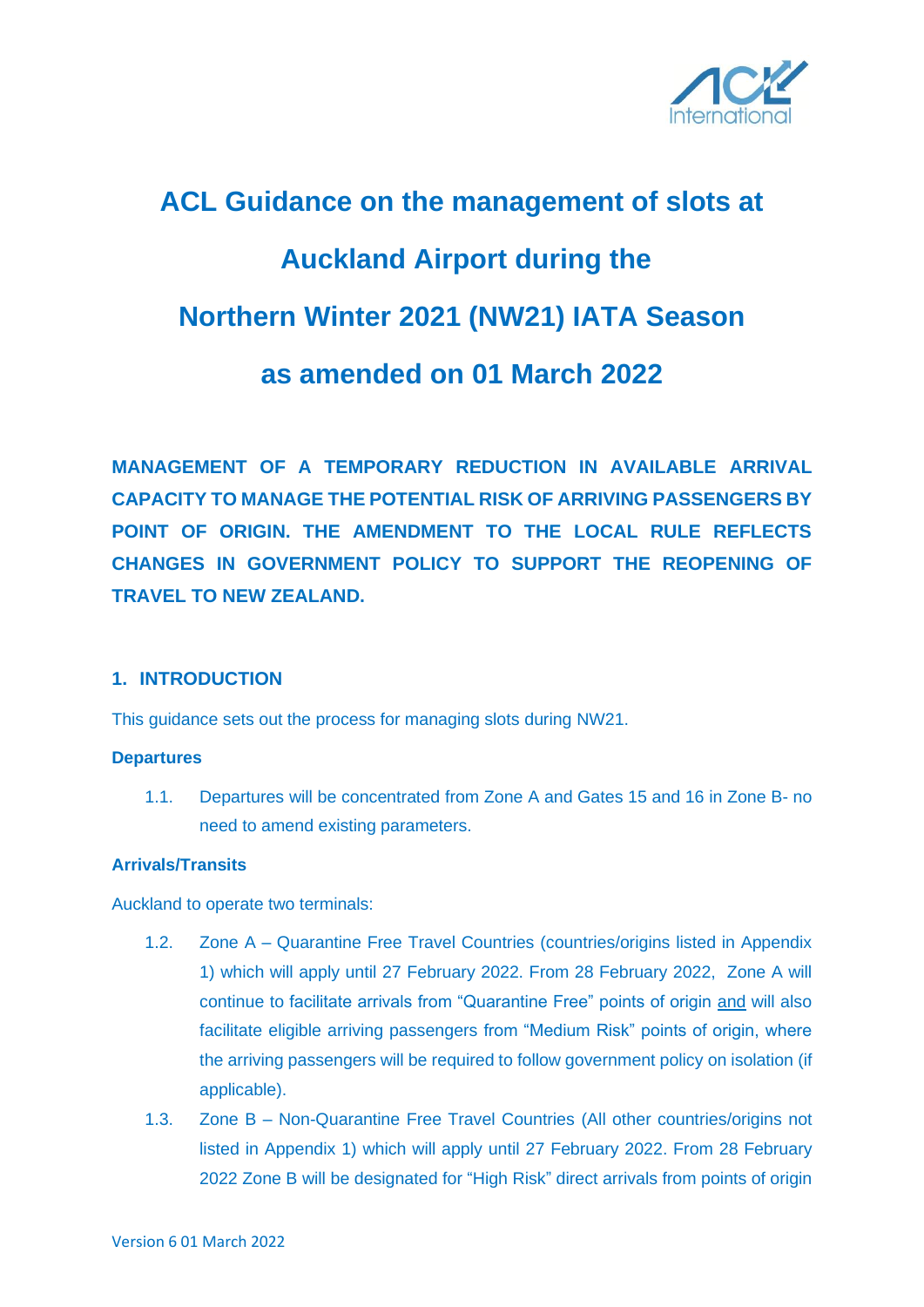

included in Appendix 2. Effective from 2359 on 4<sup>th</sup> March all arrivals on Zone B stands will process through the Zone A medium risk pathway, all arriving eligible passengers will be required to follow government policy on isolation (if applicable).

- 1.4. Transit passengers from Non-Quarantine Free Travel Countries will be held in Zone B and will be bussed directly to the aircraft, this will apply until 04 March 2022.
- 1.5. Transit passengers from Quarantine-Free and Medium Risk Countries will be able to transit using the transit facility in Zone A until 04 March 2022.
- 1.6. From 05 March 2022 all transit passengers, regardless of country / port of origin, will use the transit facility in Zone A.

## **2. OBJECTIVES**

The objective of this process is to:

- 2.1. Manage the demand for airport infrastructure against a reduced supply of capacity.
- 2.2. Provide the mechanism to support the release of capacity and ensure it is available for use as soon as it's released.
- 2.3. Give certainty that the allocated slots can be accommodated within the available capacity to avoid inconvenience and hardship to passengers and maintain safe segregation of passengers.
- 2.4. Provide a process that is fair, transparent and non-discriminatory.
- 2.5. Ensure that any capacity reduction is spread across all Carriers that hold slots that use the affected infrastructure.
- 2.6. Remove slots from the database that carriers do not intend to operate to maximise the opportunities for those that do.
- 2.7. Provide reassurance to Carriers that hold historic rights that these will be protected for use in the subsequent seasons when capacity returns to the formal Declared Capacity.

# **3. PRINCIPLES OF CAPACITY REDUCTION**

- 3.1. The Coordinator will aim to satisfy as much demand as possible based on the available Temporary Capacity.
- 3.2. Services that do not utilise affected infrastructure will not be impacted by the Local Rule.
- 3.3. Auckland Airport should notify the Coordinator and Carriers the available capacity as soon as it is known and if it changes throughout the period the restriction applies.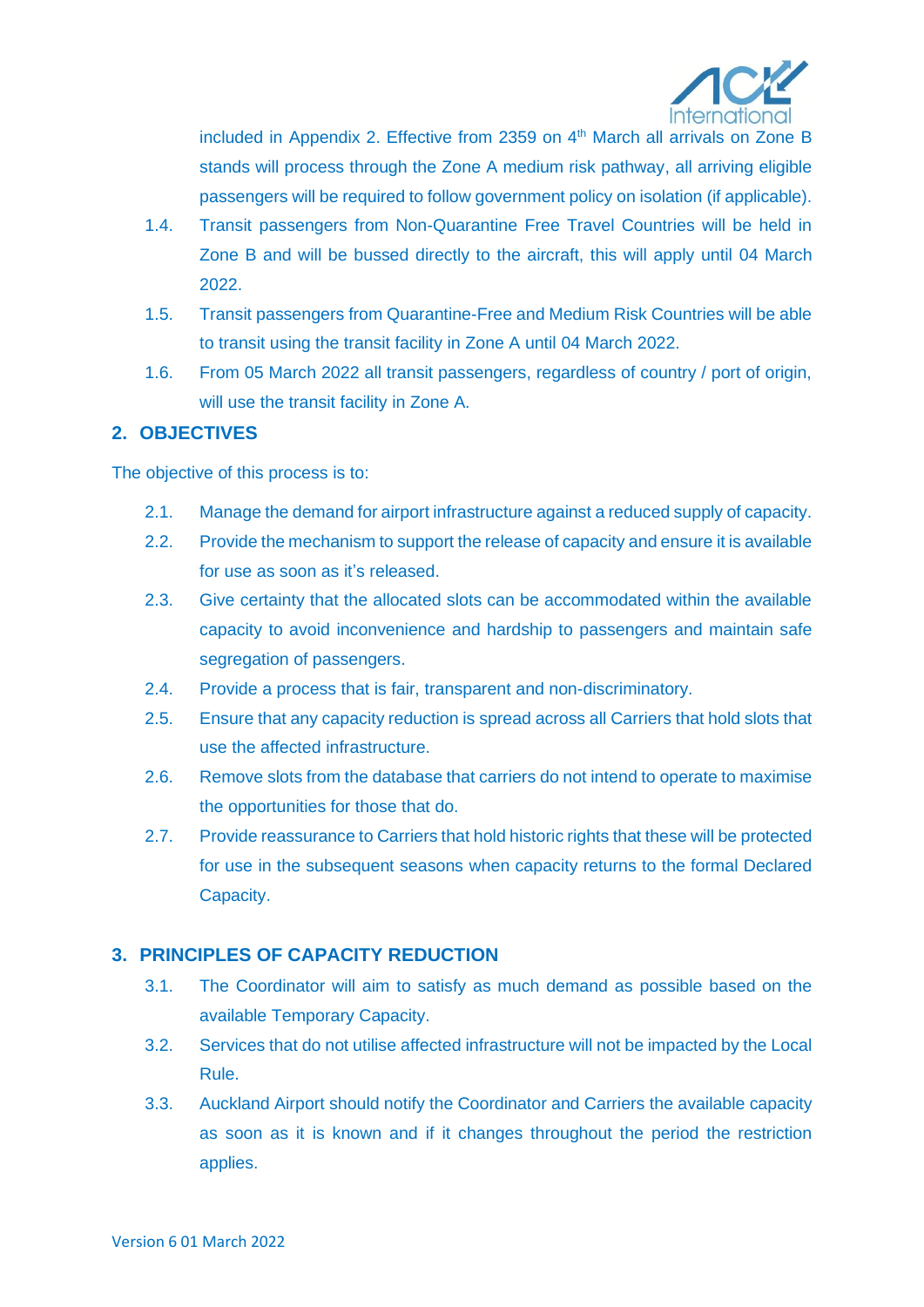

- 3.4. Airlines with historic entitlement in NW21 may not be able to utilise this entitlement because of reduced capacity, however where this is the case the historic entitlement will be protected for the subsequent season when capacity returns to the formal declared capacity.
- 3.5. Should slots need to be removed or re-timed, priority will be given as follows:
	- 3.5.1. Those carriers holding historic slots that operated the same service in the previous NS21 season.
	- 3.5.2. Historic slots not operated in the previous season
	- 3.5.3. Newly allocated slots
	- 3.5.4. Adhoc operations

## **4. PROCESS**

- 4.1. Auckland Airport will provide ACL with the temporary capacity limits for NW21 including a listing of Quarantine Free/ Medium Risk and Non-Quarantine Free Travel/High Risk points of origin.
- 4.2. Carriers seeking full series alleviation should return slots between HBD (31 August 2021) and 07 September 2021. More details NW21 alleviation can be found [here](https://www.acl-uk.org/wp-content/uploads/2021/06/SCNZL-NW21-Slot-Alleviation-Decision.pdf)
- 4.3. Carriers will be requested to delete slots that they do not intend to operate including any periods within the 50% permitted cancellations of series held at HBD +7 days. If having done so the capacity is sufficient to cover all planned operations, no further action will be required. Requests for additional slots will be subject to the available capacity at the time of the request.
- 4.4. Should the deletions not be sufficient to fall within the Temporary Capacity, ACL will identify flights that fall within period where demand exceed capacity and will seek voluntary schedule adjustments until demand equals capacity.
- 4.5. Coordination will be based on the available capacity in Zone B for Non-Quarantine Free Travel/High Risk arrivals. Only arrivals from Non-Quarantine Free Travel/High Risk points of origin will be coordinated to Zone B.
- 4.6. Should the voluntary process fail to meet the Temporary Capacity, ACL will consider using further measures as detailed in the WASB best practice for managing periods of reduced capacity.
- 4.7. Should two or more Carriers have the same priority above, ACL will consider the additional criteria as set out in clause 8.4 of the IATA WASG ensuring that a fair distribution of flights is maintained based on slots held at the HBD.
- 4.8. All requests that cannot be satisfied within the available capacity will remain on the waitlist. The waitlist will be reviewed regularly by ACL, and improvements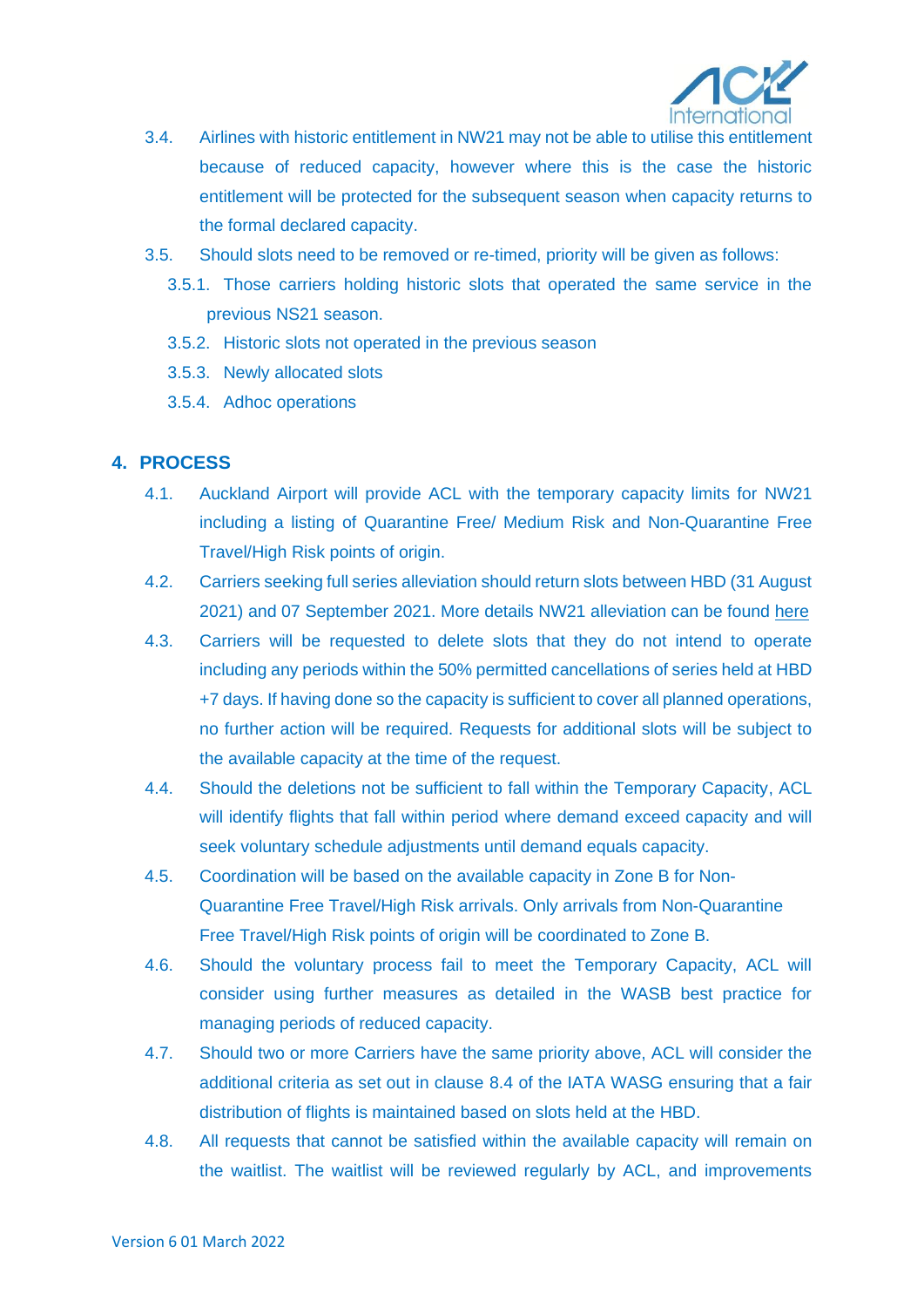

made based on the above priorities as airlines cancel or new capacity is made available.

4.9. Should the Temporary Capacity be increased, priority for new slots will be given to those that hold historic status before other requests.

#### **5. Allocation of flights between zones based on point of origin**

- 5.1.1. Appendix 1 identifies the points of origin to be coordinated into Zone A under the existing capacity declaration at Auckland International Airport and their effective dates.
- 5.1.2. Appendix 2 identifies points of origin to be coordinated into Zone B and their effective dates.
- 5.1.3. Appendix 1 & 2 will be updated as Government advice is reviewed.
- 5.1.4. If a point of origin is added to Appendix 1, ACL will coordination these flights to Zone A and offer the airline their requested time if capacity is available. The slot will remain on the waitlist should capacity not be available.
- 5.1.5. If a point of origin is added to Appendix 2, flights will be moved to Zone B and offered best available slots, any slots not available/allocated will remain on waitlist pending any improvements.

#### **6. TRANSPARENCY**

All allocation will be available on OCS and by requests an all airport/carrier SIR once the coordination exercises have been completed.

#### **7. ALLEVIATION**

Alleviation will be granted to slots cancelled in compliance with this process.

#### **8. HISTORICS**

Historics for the subsequent season will be based on the allocation held at the HBD prior to the start of this process.

Any slot that has been issued on a non-historic basis may not be granted historic eligibility in the subsequent season.

#### **9. COMPLIANCE**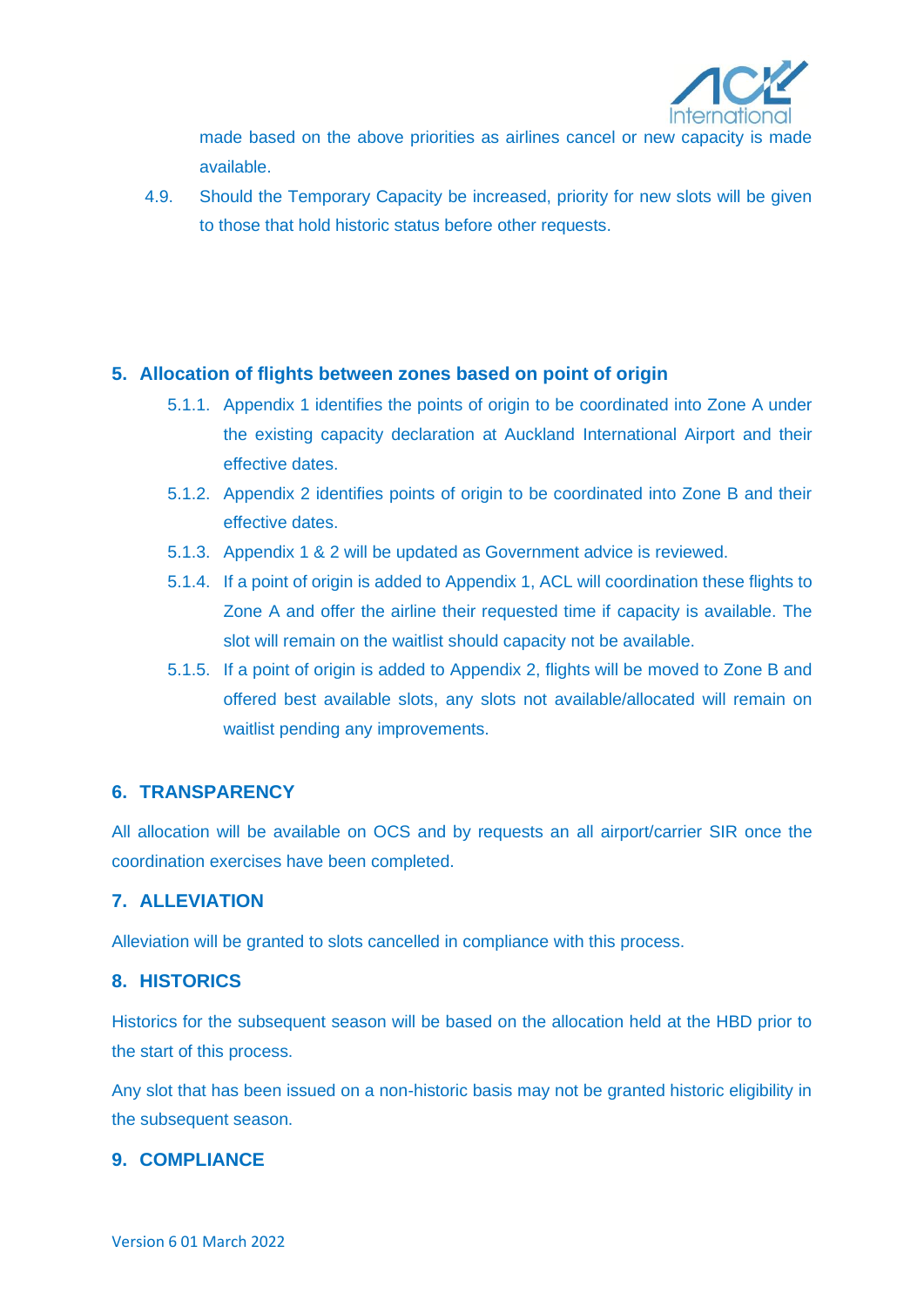

ACL will review any failure to operate to the times allocated and may refer poor performance to the Slot Performance Committee (SPC) that may result in Historics being removed.

## **Appendix 1 – List of Quarantine Free Travel/Medium Risk**

All passengers arriving on these services will need to meet the vaccination requirements outlined by the NZ Government.

| <b>Point of Origin</b>                                    | <b>From Date</b> | <b>To Date</b>       |
|-----------------------------------------------------------|------------------|----------------------|
| <b>Cook Island's</b>                                      | 01 December 2021 | <b>26 March 2022</b> |
| <b>Niue</b>                                               | 01 December 2021 | <b>26 March 2022</b> |
| Tonga                                                     | 01 December 2021 | <b>26 March 2022</b> |
| Samoa                                                     | 01 December 2021 | <b>26 March 2022</b> |
| Vanuatu                                                   | 01 December 2021 | <b>26 March 2022</b> |
| <b>Tokelau</b>                                            | 01 December 2021 | <b>26 March 2022</b> |
| Australia* (All points of<br>origin incl. Norfolk Island) | 28 February 2022 | <b>04 March 2022</b> |

# **Appendix 2 – List of Quarantine Travel/High Risk**

All passengers arriving on these services will need to meet the vaccination requirements outlined by the NZ Government.

| <b>Point of Origin</b> | <b>From Date</b> | <b>To Date</b> |
|------------------------|------------------|----------------|
|                        |                  |                |